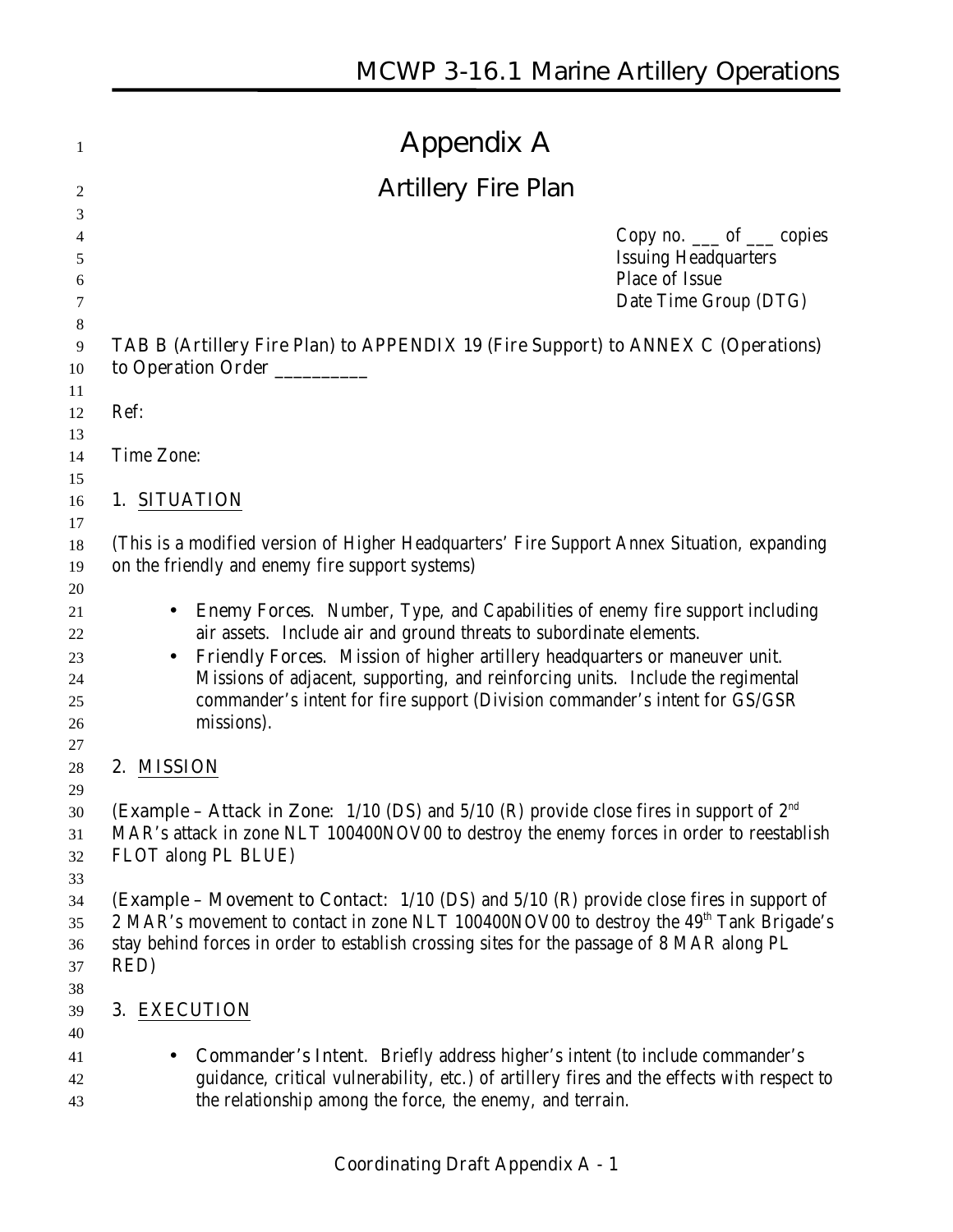| 1              |                                                                                                                                                                                       |
|----------------|---------------------------------------------------------------------------------------------------------------------------------------------------------------------------------------|
| 2              | a. Concept of Artillery Support                                                                                                                                                       |
| 3<br>4<br>5    | Detailed statement of artillery commander's visualization of artillery support, by<br>$\bullet$<br>phase/EFAT, to the desired effects.                                                |
| 6              | Detailed explanation of how to achieve the commander's intent.                                                                                                                        |
| 7              | Include summary of maneuver phases: "This is a ___ phase operation"<br>$\bullet$                                                                                                      |
| 8              |                                                                                                                                                                                       |
| 9<br>10        | <b>b.</b> Organization for Combat                                                                                                                                                     |
| 11<br>12<br>13 | Organization and tactical missions of subordinate units, by phase (include<br>$\bullet$<br>organic and reinforcing artillery).<br>Include anticipated on-order missions.<br>$\bullet$ |
| 14             |                                                                                                                                                                                       |
| 15             | c. Tasks to Subordinate Units                                                                                                                                                         |
| 16<br>17       | Tasks by unit by phase.<br>$\bullet$                                                                                                                                                  |
| 18             | Include EFAT tasked to specific battery(s).<br>$\bullet$                                                                                                                              |
| 19             |                                                                                                                                                                                       |
| 20             | <b>d. Coordinating Instructions.</b> Includes instructions and details to coordinate details                                                                                          |
| 21             | applicable to two or more subordinate elements. These instructions may also be                                                                                                        |
| 22             | included in a number of enclosures to the artillery fire plan. If separate enclosures are                                                                                             |
| 23             | developed, include in this paragraph only those items of general interest, with details in                                                                                            |
| 24             | the enclosure. If an enclosure is produced, reference if in the artillery fire plan. This                                                                                             |
| 25             | paragraph should address the following at a minimum.                                                                                                                                  |
| 26             |                                                                                                                                                                                       |
| 27             | Target acquisition.<br>$\bullet$                                                                                                                                                      |
| 28             | Survey/MET plan.<br>$\bullet$                                                                                                                                                         |
| 29             | <b>Automated Fire Control.</b><br>$\bullet$                                                                                                                                           |
| 30             | HPTL.<br>$\bullet$                                                                                                                                                                    |
| 31             | AGM.<br>$\bullet$                                                                                                                                                                     |
| 32             | NBC Defense.                                                                                                                                                                          |
| 33             | Fire plans.                                                                                                                                                                           |
| 34             | PIRs.                                                                                                                                                                                 |
| 35             | <b>Ammunition restrictions.</b>                                                                                                                                                       |
| 36             | Anti-fratricide measures.                                                                                                                                                             |
| 37             | Rehearsals.                                                                                                                                                                           |
| 38             | <b>4. ADMINISTRATION AND LOGISTICS</b>                                                                                                                                                |
| 39<br>40       |                                                                                                                                                                                       |
| 41             | Support area locations; next higher support priorities.                                                                                                                               |
| 42             | Significant/unusual CSS issues that impact operation.                                                                                                                                 |
| 43             | Can be done in matrix format.                                                                                                                                                         |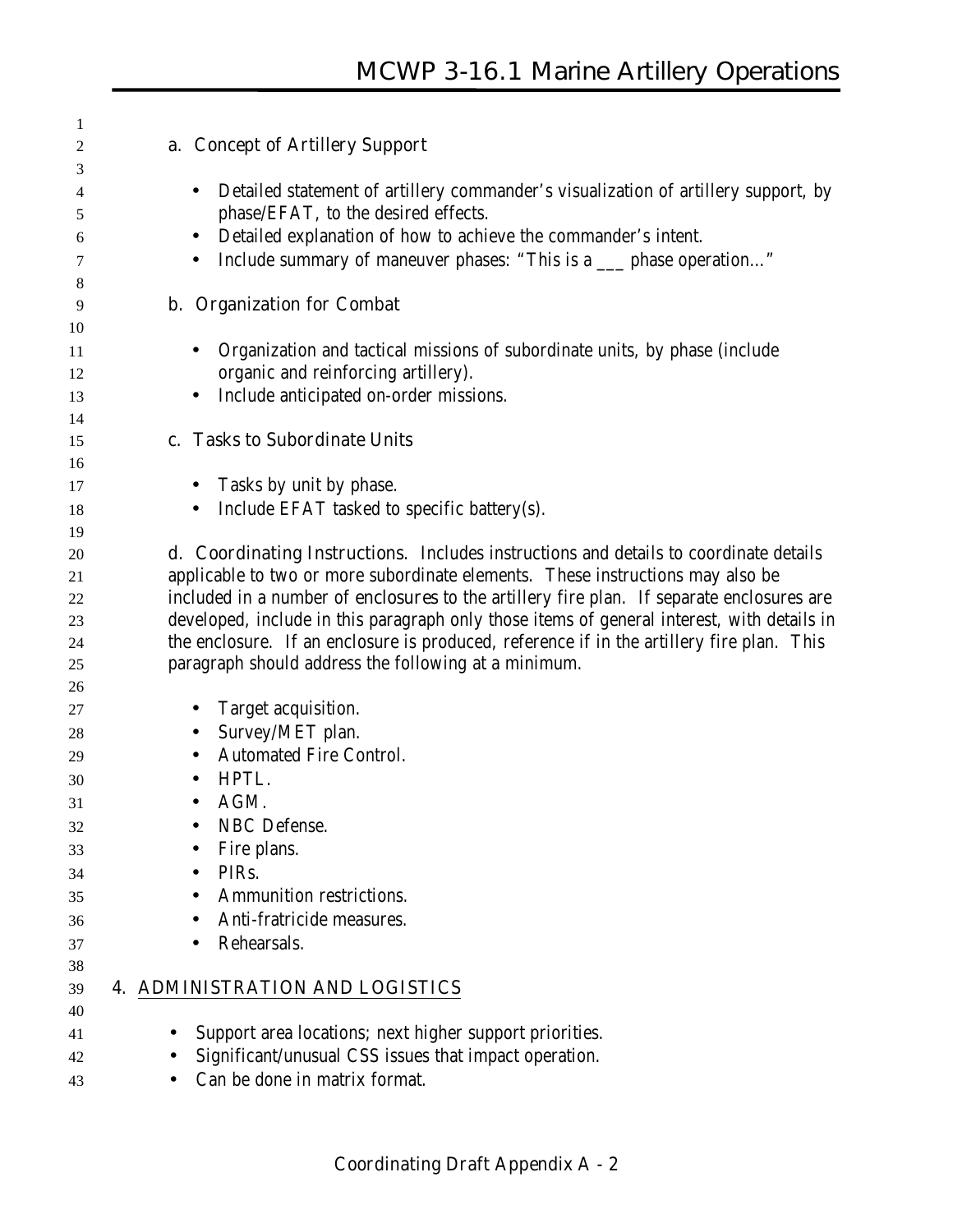|    |                    | Make reference to Annex D (Logistics), Annex P (Combat Service Support), and/or            |
|----|--------------------|--------------------------------------------------------------------------------------------|
| 2  |                    | administrative/logistics orders. Identify ammunition availability, allocations, and        |
| 3  |                    | ammunition management measures.                                                            |
| 4  |                    |                                                                                            |
| 5  |                    | 5. COMMAND AND SIGNAL                                                                      |
| 6  |                    |                                                                                            |
|    |                    | <b>a. Command.</b> Locations of artillery battalion and regimental COCs and commanders.    |
| 8  |                    |                                                                                            |
| 9  |                    | <b>b. Signal.</b> CEOI, special signal instructions, retrans locations, digital subscriber |
| 10 |                    | tables and device settings.                                                                |
| 11 |                    |                                                                                            |
| 12 |                    | <b>ACKNOWLEDGE RECIEPT</b>                                                                 |
| 13 |                    |                                                                                            |
| 14 |                    |                                                                                            |
| 15 |                    | /s/--------------------------------                                                        |
| 16 |                    |                                                                                            |
| 17 | <b>ENCLOSURES:</b> |                                                                                            |
| 18 |                    |                                                                                            |
| 19 | 1                  | <b>Artillery Target List</b>                                                               |
| 20 | 2                  | <b>Artillery Synchronization Matrix</b>                                                    |
| 21 | 3                  | <b>Target Overlay</b>                                                                      |
| 22 | $\boldsymbol{4}$   | <b>Schedules of fire</b>                                                                   |
| 23 | $\mathbf 5$        | <b>Observation/Target Acquisition Plan</b>                                                 |

**6 Survey/Metro Plan**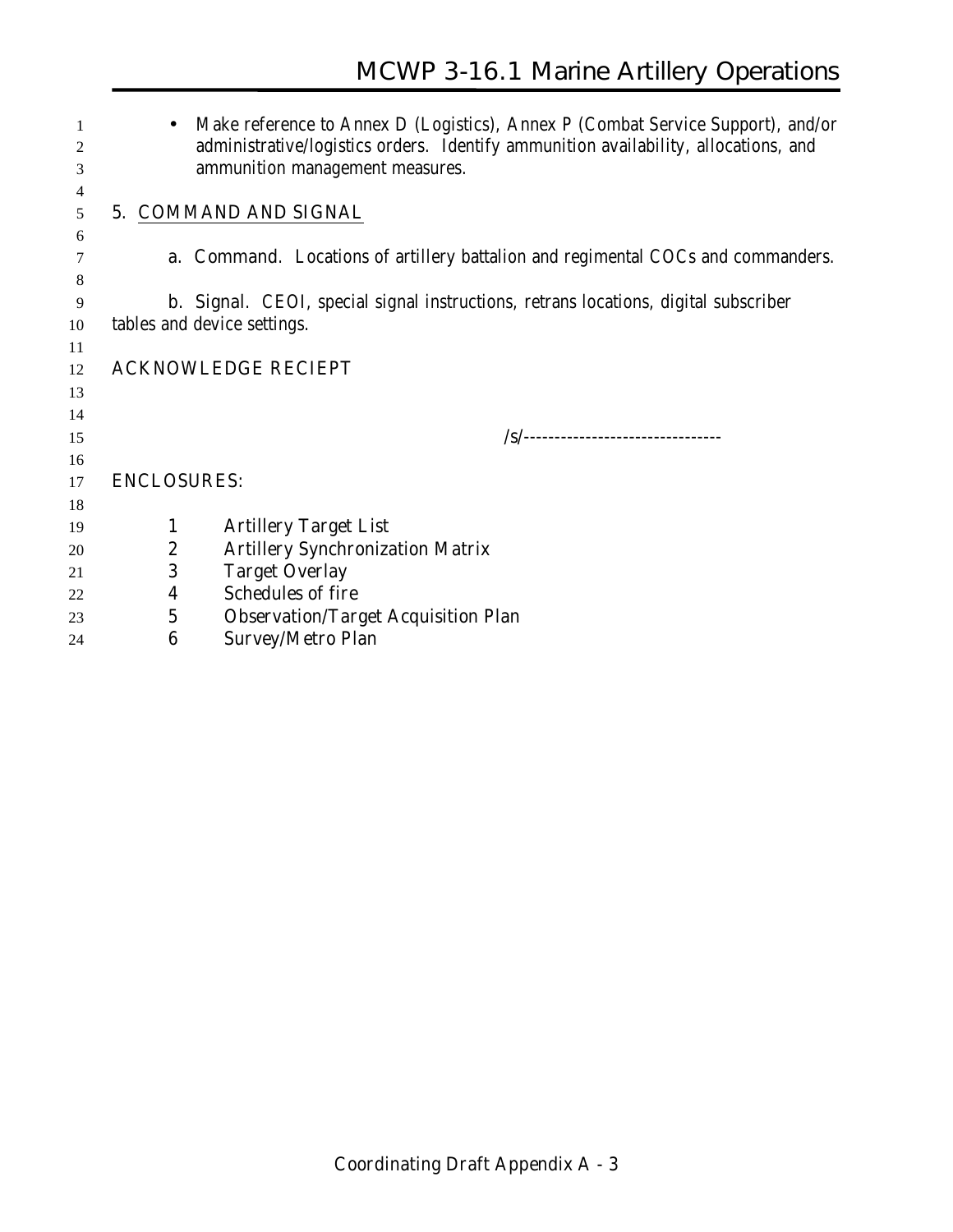# 1 **ENCLOSURE 1 (Artillery Targets) to TAB B (Artillery Fire Plan) to APPENDIX 19 (Fire**

- 2 **Support) to ANNEX C (Operations) to Operation Order -**
- 3

|                | <b>OPORD Tomahawk</b><br>120620Zsep95 | $2^{nd}$ Bn, $7^{th}$ Mar, $1^{st}$ MarDiv |          | For use of this form see FM 6-20-40; Proponent agency is TRADOC | <b>TARGET LIST WORKSHEET</b> |               |              |                 | DATUM: WGS-84  | SHEET of |  |
|----------------|---------------------------------------|--------------------------------------------|----------|-----------------------------------------------------------------|------------------------------|---------------|--------------|-----------------|----------------|----------|--|
| LINE           | TARGET                                | <b>DESCRIPTION</b>                         | LOCATION | <b>ALTITUDE</b>                                                 | <b>ATTITUDE</b>              | <b>SIZE</b>   |              | SOURCE/         | <b>REMARKS</b> |          |  |
| N <sub>O</sub> | N <sub>O</sub><br>А                   | h.                                         | c        | d                                                               | e                            | <b>LENGTH</b> | <b>WIDTH</b> | <b>ACCURACY</b> |                |          |  |
|                | AE 0002                               | 82mm Mtr Plt (4 tubes)                     | 923435   | 215                                                             |                              |               |              |                 |                |          |  |
| $\mathbf{2}$   | AE 0003                               | Mech Inf in trenchline                     | 918560   | 210                                                             | 1600                         | 400           |              |                 | <b>DPICM</b>   |          |  |
|                | AE 0004                               | <b>Logistics Site</b>                      | 920450   | 270                                                             | 2900                         | 400           | 300          |                 |                |          |  |
|                | AE 3000                               | Suspected Regt CP                          | 947343   | 200                                                             |                              | Radius<br>500 |              |                 | 50%VT/50%WP    |          |  |
|                | AE 3001                               | <b>FPF</b>                                 | 875689   | 213                                                             | 1650                         | 300           |              |                 | E Co           |          |  |
| 6              | AE 3002                               | Suspected OP                               | 885670   |                                                                 |                              |               |              |                 | TRP A          |          |  |
|                |                                       |                                            |          |                                                                 |                              |               |              |                 |                |          |  |
|                |                                       |                                            |          |                                                                 |                              |               |              |                 |                |          |  |
|                |                                       |                                            |          |                                                                 |                              |               |              |                 |                |          |  |

4 5

# 6 **ENCLOSURE 2 (Artillery Synchronization Matrix) to TAB B (Artillery Fire Plan) to**

7 **APPENDIX 19 (Fire Support) to ANNEX C (Operations) to Operation Order - -**

#### 9 Ref: Map

10

8

|                         |                  | Phase 1                     |                | Phase 2                 |                | Phase 3                  |                 | Phase 4                      |               |  |
|-------------------------|------------------|-----------------------------|----------------|-------------------------|----------------|--------------------------|-----------------|------------------------------|---------------|--|
| <b>Phases</b>           |                  | LD to Obj Penny             |                | Obj Nickel              |                | Obj Dime                 |                 | Obj Quarter                  |               |  |
| Enemy                   |                  | Cntr-Btry threat - Med      |                | Cntr-Btry threat - Med  |                | Cntr-Btry threat - HIGH  |                 |                              |               |  |
|                         | 1/7              | (SE) Rte April to clear     |                | Mvmt to Contact along   |                | Atk to seize Obj Ring    |                 | Defend Obj Ring              |               |  |
|                         |                  | Obj Sixpence                |                | Rte April to PL Quiver  |                |                          |                 |                              |               |  |
| <b>MVR</b>              | $\overline{2/7}$ | (ME) Mvmt to Contact        |                | Along Rte Julie, Atk to |                | 1st LAR Fwd Pass, of     |                 |                              |               |  |
|                         |                  | Rte Julie to clear Obj      |                | seize Obj Nickel        |                | lines. Helo Co to SBF 1  |                 |                              |               |  |
|                         |                  | <b>Penny</b>                |                |                         |                | Become Regt reserve      |                 |                              |               |  |
| <b>FSCMs</b>            | CFL              | PL Quiver % PL Archer       |                | PL Diamond              |                |                          |                 |                              |               |  |
|                         | <b>FSCL</b>      | PL Ruby                     |                |                         |                |                          |                 |                              |               |  |
|                         |                  | Event                       | <b>Trigger</b> | Event                   | <b>Trigger</b> | Event                    | <b>Trigger</b>  | Event                        | Trigger       |  |
|                         | Move             | 1. PA 9 Ao                  | 1. N/A         |                         |                | 2. R3P vic               | 2. EOM          | 1. PA 33                     | 1. R3P        |  |
|                         |                  | F 1600                      | $2. \%$        |                         |                | CP 56                    | AE2003          | AoF 1100                     | complete      |  |
|                         |                  | 2. PA 32                    |                |                         |                |                          |                 |                              |               |  |
| $\lim_{I}$              | Essential        | AoF 100                     |                |                         |                |                          |                 |                              |               |  |
|                         | Task             | 1. Mass Bn                  | $1.1/7$ at     |                         |                | 1. Fire Smoke            | 1.2/7<br>clears | 1. Mass Bn                   | 1. En.        |  |
|                         |                  | $(A1E)$ :                   | PL             |                         |                | $-AE 2003$               |                 | (A3D): Btry<br>$2 - AE$ 2007 | crosses<br>PL |  |
|                         |                  | Btry 2 - AE<br>0001         | Orange         |                         |                |                          | Obj<br>Dime     |                              | Arrow         |  |
|                         | Move             | 1. PA 10                    | 1. N/A         | 3. PA 28                | 3. EOM         |                          |                 |                              |               |  |
|                         |                  | AoF 1600                    |                | AoF 1500                | AE 0004        |                          |                 |                              |               |  |
|                         | Essential        | 1. Mass Bn                  | 1. $1/7$ at    | 1. Fire                 | 1. A/1/7       |                          |                 | 1. Mass Bn                   | 1. En.        |  |
|                         | Task             | $(A1D)$ :                   | PL             | <b>CPHD</b>             | acquires       |                          |                 | $(A3D)$ : Btry               | crosses       |  |
| $_{\rm K}^{\rm Bity}$   |                  | Btry 3 - AE                 | Orange         | AE0003, 2               | 2.1/7          |                          |                 | $2 - AE$ 2007                | PL            |  |
|                         |                  | 0002                        |                | Rds                     | crosses        |                          |                 |                              | Arrow         |  |
|                         |                  |                             |                | 2. Fire Smk             | PL.            |                          |                 |                              |               |  |
|                         |                  |                             |                | $20$ min $-$            | Quiver         |                          |                 |                              |               |  |
|                         |                  |                             |                | AE 0004                 |                |                          |                 |                              |               |  |
| COC                     |                  | Move to PA 32 when K -      |                |                         |                |                          |                 |                              |               |  |
|                         |                  | <b>FIRECAP</b>              |                |                         |                |                          |                 |                              |               |  |
| Survey                  |                  | Pri: I, K                   |                | Pri to A/1/7 OP, Vic    |                | Pri: K.I                 |                 |                              |               |  |
|                         |                  |                             |                | 435427, K, I            |                |                          |                 |                              |               |  |
| Radar                   |                  | $N/A$ –                     |                |                         |                |                          |                 |                              |               |  |
| <b>Field Trains/LOC</b> |                  | AA Red/PA 1                 |                | Move to PA 37 when Bn   |                |                          |                 |                              |               |  |
| Ammo/POL                |                  |                             |                | clear PL Bow            |                |                          |                 |                              |               |  |
|                         |                  |                             |                |                         |                | R3P: Btry I              |                 | R3P: Btry K                  |               |  |
| <b>BAS</b>              |                  | <b>Colocated with Field</b> |                |                         |                | Class I, V, IX vic CP 56 |                 | Class I, V, IX vic CP 56     |               |  |
|                         |                  | Trains/LOC                  |                |                         |                |                          |                 |                              |               |  |
|                         |                  |                             |                |                         |                |                          |                 |                              |               |  |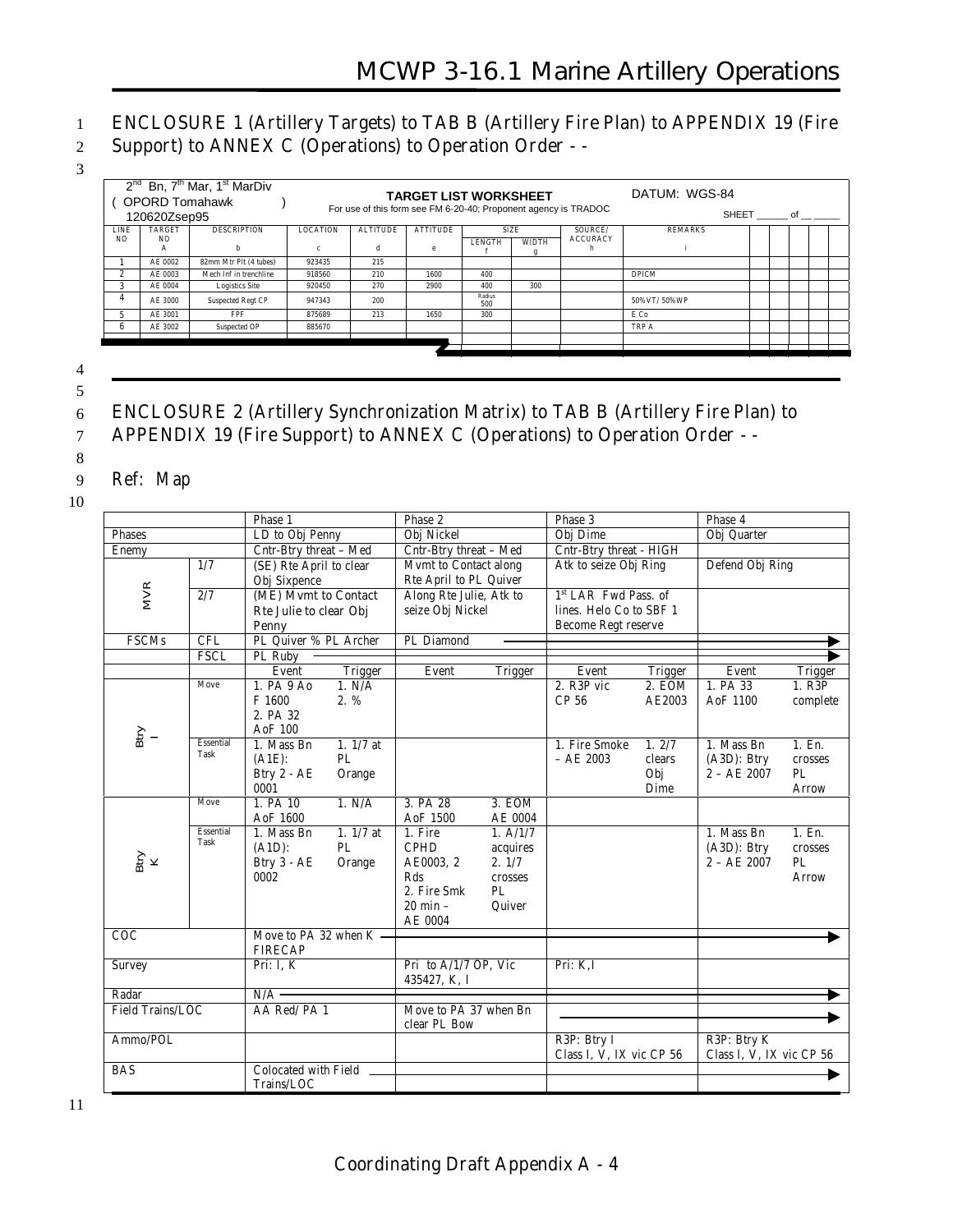## **ENCLOSURE 3 (Artillery Target Overlay) to TAB B (Artillery Fire Plan) to APPENDIX 12 (Fire Support) to ANNEX C (Operations) to Operation Order - -**

 Ref: Map

(The overlay contains artillery targets, fire support coordination measures, and unit

- boundaries.)
- 
- 

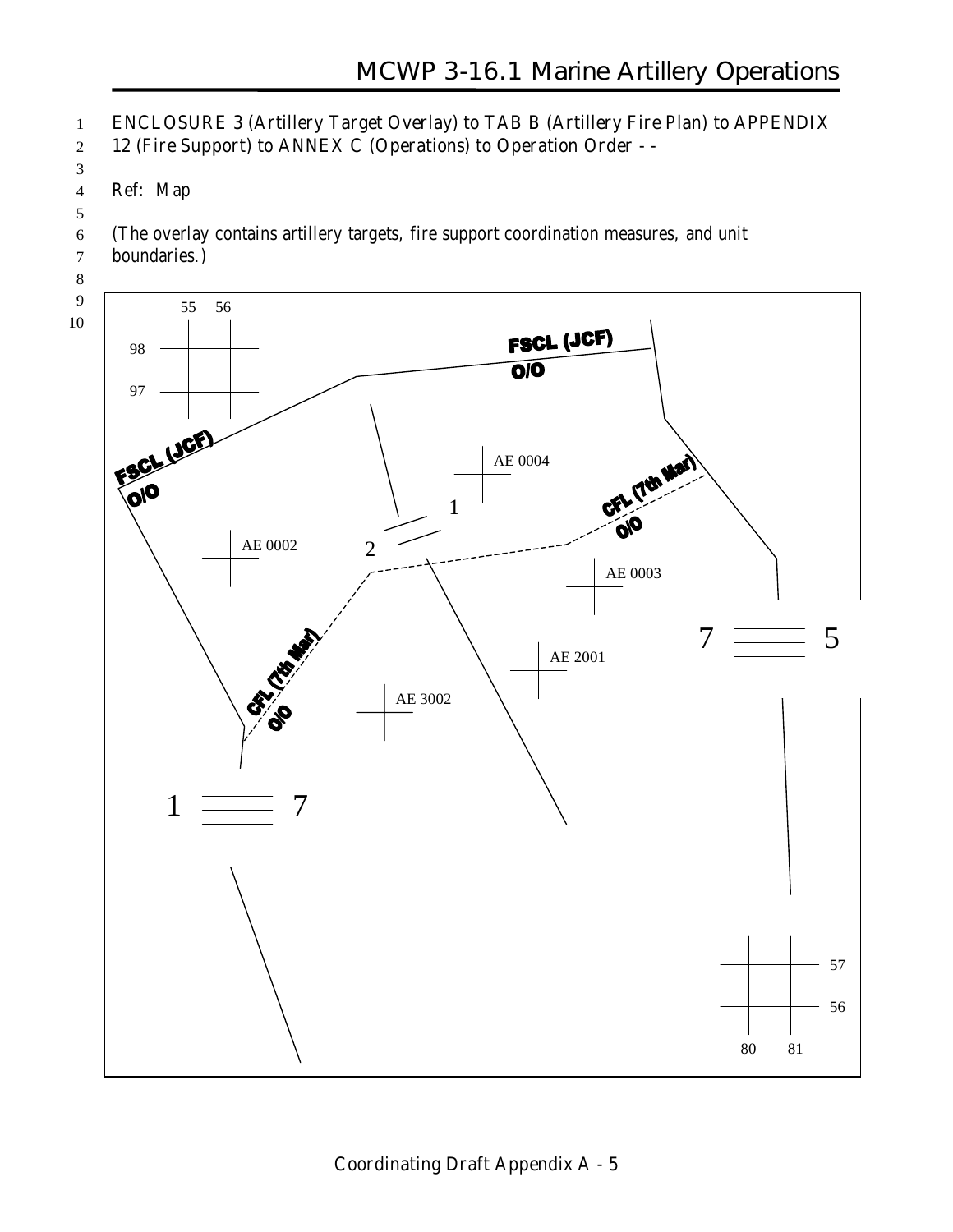1

### 2 **ENCLOSURE 4 (Artillery Fire Support Tables) to TAB B (Artillery Fire Plan) to**

| APPENDIX 19 (Fire Support) to ANNEX C (Operations) to Operation Order - - |  |  |
|---------------------------------------------------------------------------|--|--|

4

|                    | (Groups for $7rthMar$ )<br>OPORD Jungle Strike                                  |                               |                        |                     |                       |                |   | <b>SCHEDULING WORK SHEET</b><br>For use of this form see FM 6-20-40: the proponent agency is TRADOC |  |  |  |  | DTM:_WGS-84<br>SHEET_1_OF_       |
|--------------------|---------------------------------------------------------------------------------|-------------------------------|------------------------|---------------------|-----------------------|----------------|---|-----------------------------------------------------------------------------------------------------|--|--|--|--|----------------------------------|
| <b>LINE</b><br>NO  | <b>ORGANIZATION</b><br>AND CALIBER                                              | <b>FIRING</b><br><b>UNITS</b> | (A1E)                  | (A2E)               |                       |                |   |                                                                                                     |  |  |  |  | <b>REMARKS</b>                   |
| $\mathbf{1}$       | 3/11                                                                            | $\mathbf I$                   | <b>AE0003</b><br>18(a) |                     | <b>AE2001</b>         |                |   |                                                                                                     |  |  |  |  |                                  |
| $\overline{2}$     | (155, T)                                                                        | L                             | <b>AE0002</b><br>18(a) |                     |                       |                |   |                                                                                                     |  |  |  |  |                                  |
| 3                  |                                                                                 | $\bf K$                       | AC0002<br>18(a)        |                     | <b>AE0003</b>         |                |   |                                                                                                     |  |  |  |  |                                  |
| $\overline{4}$     | <b>USS Churchill</b><br>5in/62                                                  | MT<br>$\mathbf{1}$            | <b>AC0004</b><br>36    |                     |                       |                |   |                                                                                                     |  |  |  |  |                                  |
|                    |                                                                                 |                               |                        |                     |                       |                |   |                                                                                                     |  |  |  |  | (a) HE/VT                        |
| 5                  |                                                                                 |                               |                        |                     |                       |                |   |                                                                                                     |  |  |  |  |                                  |
|                    | (Series Dog for 2 <sup>rd</sup> Bn, 7 <sup>th</sup> Mar)<br>OPORD Jungle Strike |                               |                        |                     |                       |                |   | <b>SCHEDULING WORK SHEET</b><br>For use of this form see FM 6-20-40: the proponent agency is TRADOC |  |  |  |  | DTM:_WGS-84<br>SHEET_1_OF        |
| <b>LINE</b><br>NO. | <b>ORGANIZATION</b><br>AND CALIBER                                              | <b>FIRING</b><br><b>UNITS</b> | $\mathbf{1}$           | 3<br>$\overline{2}$ |                       | $\overline{4}$ | 5 | $\tau$<br>6                                                                                         |  |  |  |  | <b>REMARKS</b>                   |
| $\mathbf{1}$       | 1/12                                                                            | A                             | <b>AE0003</b><br>18(a) | $\mathbf{d}$        | AE3001                |                |   |                                                                                                     |  |  |  |  |                                  |
| $\overline{2}$     | (155, T)                                                                        | $\, {\bf B}$                  | <b>AE0002</b><br>18(a) |                     | <b>AE0004</b>         | 18(a)          |   |                                                                                                     |  |  |  |  |                                  |
| 3                  |                                                                                 | $\overline{C}$                | <b>AE0002</b><br>18(a) |                     | <b>AE3001</b><br>6(b) |                |   |                                                                                                     |  |  |  |  |                                  |
| $\overline{4}$     | <b>USS Churchill</b><br>5in/62                                                  | <b>MT</b><br>$\mathbf{1}$     |                        | <b>AE0004</b><br>36 |                       |                |   |                                                                                                     |  |  |  |  |                                  |
|                    |                                                                                 |                               |                        |                     |                       |                |   |                                                                                                     |  |  |  |  | (a) HE/VT<br>(b) Provide WP Mark |
| 6                  |                                                                                 |                               |                        |                     |                       |                |   |                                                                                                     |  |  |  |  |                                  |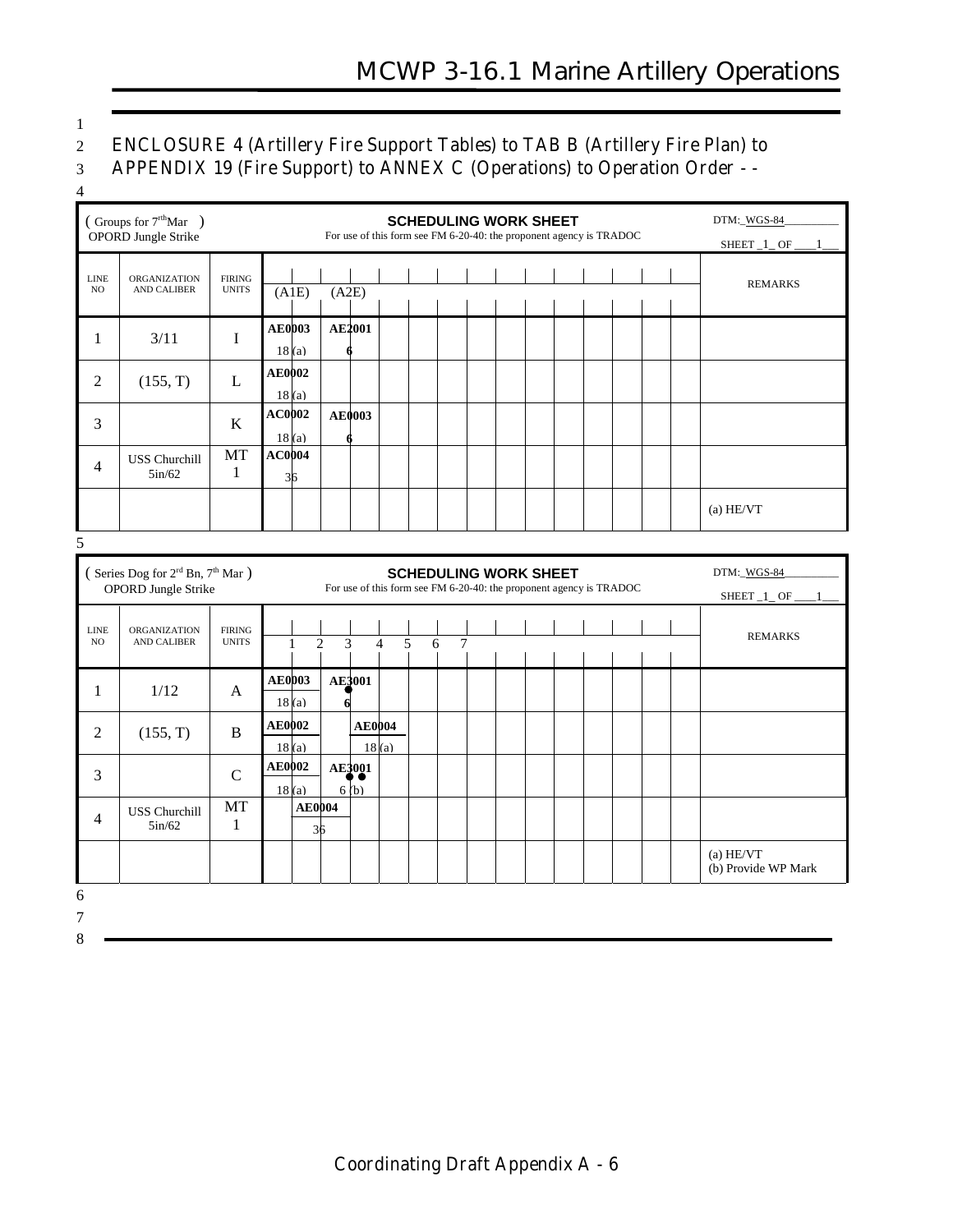| 1<br>$\overline{c}$                                | Enclosure 5 (Observation/Target Acquisition) to Tab B (Artillery Fire Plan) to Appendix<br>19 (Fire Support) to ANNEX C (Operations) to Operation Order --                                                                                                                                                                                                                                                                                                                                                                                                                       |
|----------------------------------------------------|----------------------------------------------------------------------------------------------------------------------------------------------------------------------------------------------------------------------------------------------------------------------------------------------------------------------------------------------------------------------------------------------------------------------------------------------------------------------------------------------------------------------------------------------------------------------------------|
| 3<br>4                                             | Ref: Map                                                                                                                                                                                                                                                                                                                                                                                                                                                                                                                                                                         |
| 5<br>6                                             | Time Zone:                                                                                                                                                                                                                                                                                                                                                                                                                                                                                                                                                                       |
| 7<br>$\,8\,$                                       | 1. SITUATION                                                                                                                                                                                                                                                                                                                                                                                                                                                                                                                                                                     |
| 9<br>10<br>11<br>12                                | This paragraph should include the friendly situation, supported units, and other Target<br>Acquisition assets in sector. Include specific enemy and friendly assessments that form a<br>basis for threat assessments required on the radar deployment order.                                                                                                                                                                                                                                                                                                                     |
| 13<br>14                                           | 2. MISSION                                                                                                                                                                                                                                                                                                                                                                                                                                                                                                                                                                       |
| 15<br>16<br>17                                     | This paragraph should be a clear, concise statement of the target acquisition mission.                                                                                                                                                                                                                                                                                                                                                                                                                                                                                           |
| 18<br>19                                           | 3. EXECUTION                                                                                                                                                                                                                                                                                                                                                                                                                                                                                                                                                                     |
| 20<br>21                                           | The execution paragraph contains the subparagraphs described below.                                                                                                                                                                                                                                                                                                                                                                                                                                                                                                              |
| 22<br>23<br>24<br>25<br>26                         | a. Concept of Operation. This subparagraph gives the commander's concept for target<br>acquisition. This should include identification of designated cueing agents and general<br>cueing guidance. This guidance may include general instructions for offensive and<br>defensive phases of the operation. Specific cueing guidance is listed in the coordination<br>subparagraph.                                                                                                                                                                                                |
| 27<br>28<br>29<br>30<br>31<br>32<br>33<br>34<br>35 | b. Processing. The processing subparagraph is used to denote target processing flow.<br>This targeting information flow describes the relationship between the target acquirer<br>and the headquarters controlling the radar. This paragraph does not represent the actual<br>communications nets used but shows the destination flow of targeting information. This<br>paragraph should list all field artillery TA assets and headquarters controlling them. The<br>following are examples of the types of information that may be included in the<br>processing subparagraph: |
| 36                                                 | (1) AN/TPQ-46A section reports targets to the supported artillery battalion COC.                                                                                                                                                                                                                                                                                                                                                                                                                                                                                                 |
| 37<br>38<br>39                                     | (2) AN/TPQ-37 section reports targets to the Division or MEF Targeting Cell.                                                                                                                                                                                                                                                                                                                                                                                                                                                                                                     |
| 40<br>41                                           | (3) Aerial fire support observer reports targets to the controlling headquarters COC.                                                                                                                                                                                                                                                                                                                                                                                                                                                                                            |
| 42<br>43                                           | (4) DS battalions report targeting data to the regimental COC.                                                                                                                                                                                                                                                                                                                                                                                                                                                                                                                   |
| 44<br>45                                           | (5) Any violations of Critical Friendly Zones (CFZ) or Call For Fire Zones (CFFZ) will<br>be sent directly from the radar to the associated artillery battalion.                                                                                                                                                                                                                                                                                                                                                                                                                 |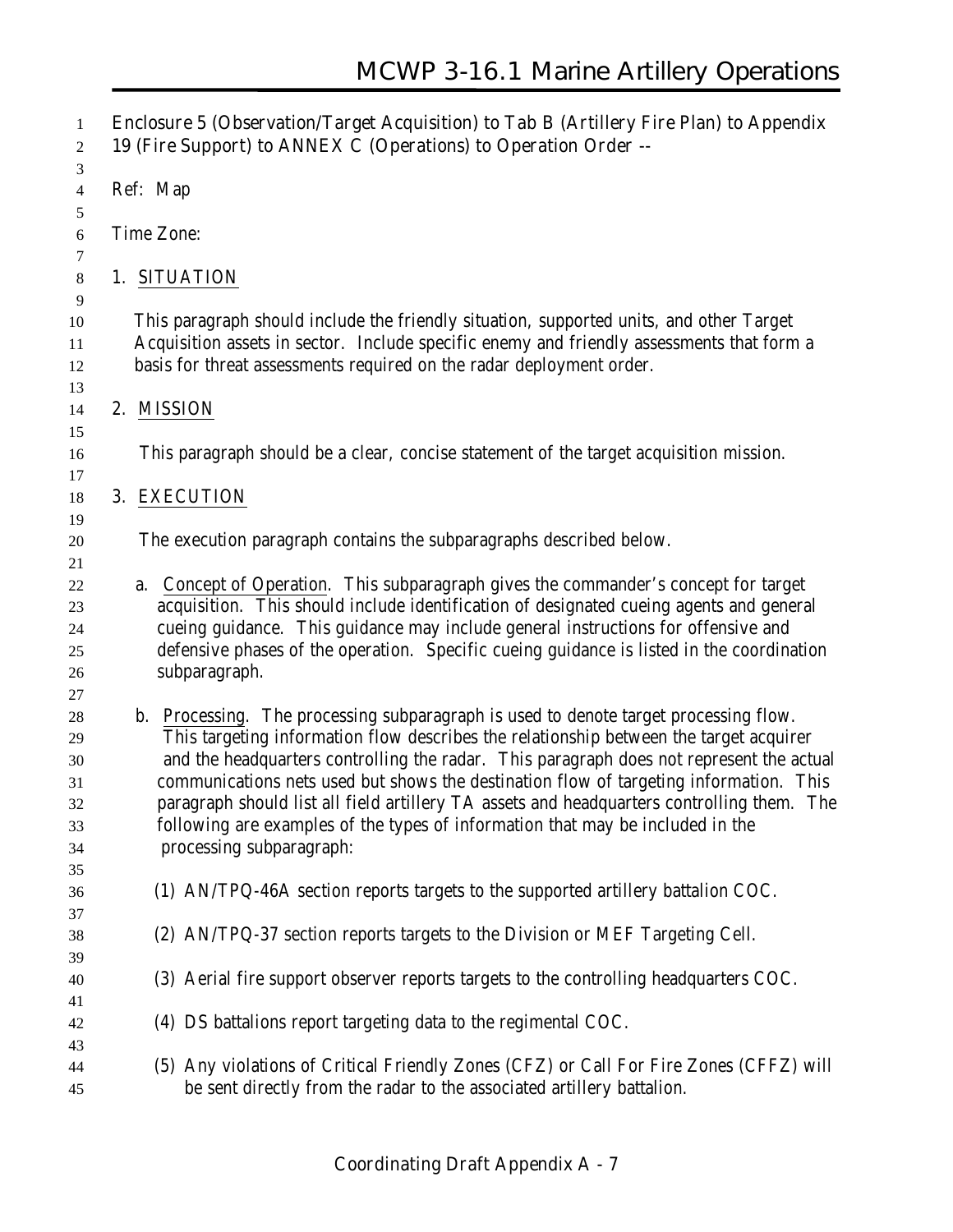| 1              |                  |                                                                                               |
|----------------|------------------|-----------------------------------------------------------------------------------------------|
| $\overline{c}$ |                  | c. Visual Observation. This subparagraph includes ground and air observation. Ground          |
| 3              |                  | observation is covered in Enclosure 1 to the TA tab, which is the consolidated visibility     |
| 4              |                  | diagram. Air observation should include Unmanned Aerial Vehicle assets attached or in         |
| 5              |                  | support of the operation.                                                                     |
| 6              |                  |                                                                                               |
| 7              |                  | d. Radar. This subparagraph deals with the missions and command and control                   |
| 8              |                  | relationships                                                                                 |
| 9              |                  | assigned to the fire finder radars. Radars may be attached to artillery battalion             |
| 10             |                  | headquarters or higher artillery headquarters. The attached radar assumes the mission of      |
| 11             |                  | the supported unit; for example, DS or GS.                                                    |
| 12             |                  |                                                                                               |
| 13             |                  | (1) An example mission for an AN/TPQ-46A Team might be as follows:                            |
| 14             |                  |                                                                                               |
| 15             |                  | (a) AN/TPQ-46A Team 1, HQ Btry $10^{th}$ Mar; Mission: Attached to $1^{st}$                   |
| 16             |                  | Bn $10th$ Mar. (DS). (See RDO, Exhibit 3.)                                                    |
| 17             |                  |                                                                                               |
| 18             |                  | e. Coordination. The coordination subparagraph covers information that is not addressed       |
| 19             |                  | in the unit SOP. As a minimum the paragraph should contain the following:                     |
| 20             |                  |                                                                                               |
| 21             |                  | (1) The requirement for the supported DS battalion tp report it's radar locations and         |
| 22             |                  | sectors of search to the regimental TPC.                                                      |
| 23             |                  |                                                                                               |
| 24             |                  | (2) Cueing guidance assigned.                                                                 |
| 25             |                  |                                                                                               |
| 26             |                  | (3) Common sensor boundary. Firefinder radars sharing or having overlapping search            |
| 27             |                  | sectors need to be identified. Consideration must then be given to the establishment of a     |
| 28             |                  | CSB. The CSB is indicated by a series of grid coordinates to define it's location.            |
| 29             |                  |                                                                                               |
| 30             |                  | (4) Coordination for communications nets and relays, if required.                             |
| 31             |                  |                                                                                               |
| 32             |                  | (5) Additional coordination for met, survey and security, if required.                        |
| 33             |                  |                                                                                               |
| 34             |                  | 4. Service Support. This paragraph lists additional service support requirements as required. |
| 35             |                  | It may refer to the service support annex.                                                    |
| 36             |                  |                                                                                               |
| 37             |                  | 5. Command and Signal. This paragraph lists required information as necessary. It may refer   |
| 38             |                  | to the fire support appendix                                                                  |
| 39             |                  |                                                                                               |
| 40             | <b>EXHIBITS:</b> |                                                                                               |
| 41             |                  |                                                                                               |
| 42             | 1.               | <b>Consolidated Visibility Diagram</b>                                                        |
| 43             | 2.               | <b>Consolidated Capabilities Overlay</b>                                                      |
| 44             | 3.               | Radar Deployment Order                                                                        |
|                |                  |                                                                                               |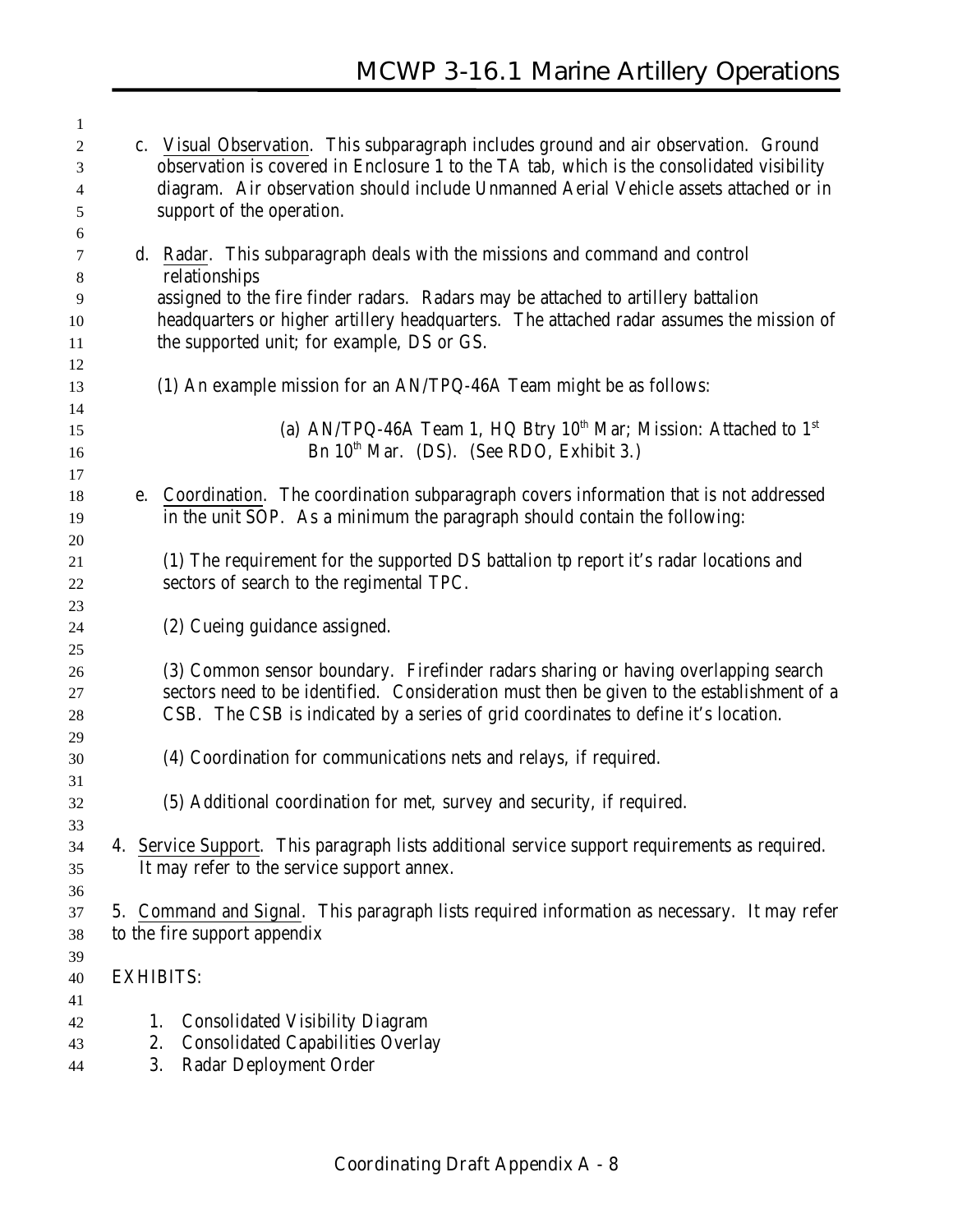EXHIBIT 1 (Visibility Diagram) to ENCLOSURE 5 (Observation/Target Acquisition) To Tab A (Artillery Fire Plan) to APPENDIX 19 (Fire Support) to ANNEX C (Operations) to Operation Order –

| -6  | Information Included: Map | Radar Grid         |
|-----|---------------------------|--------------------|
|     | <b>Series</b>             | Primary Az         |
| 8   | Created by                | Left Az            |
| - 9 | Unit                      | <b>Right Az</b>    |
| 10  | <b>DTG</b>                | Alt Az             |
| 11  | Weather                   | Left Limt          |
| 12  |                           | <b>Right Limit</b> |

 Note: Fire Finder Position Analysis System (FFPAS) located with the Radar Officer will produce a visibility diagram and is recommended.



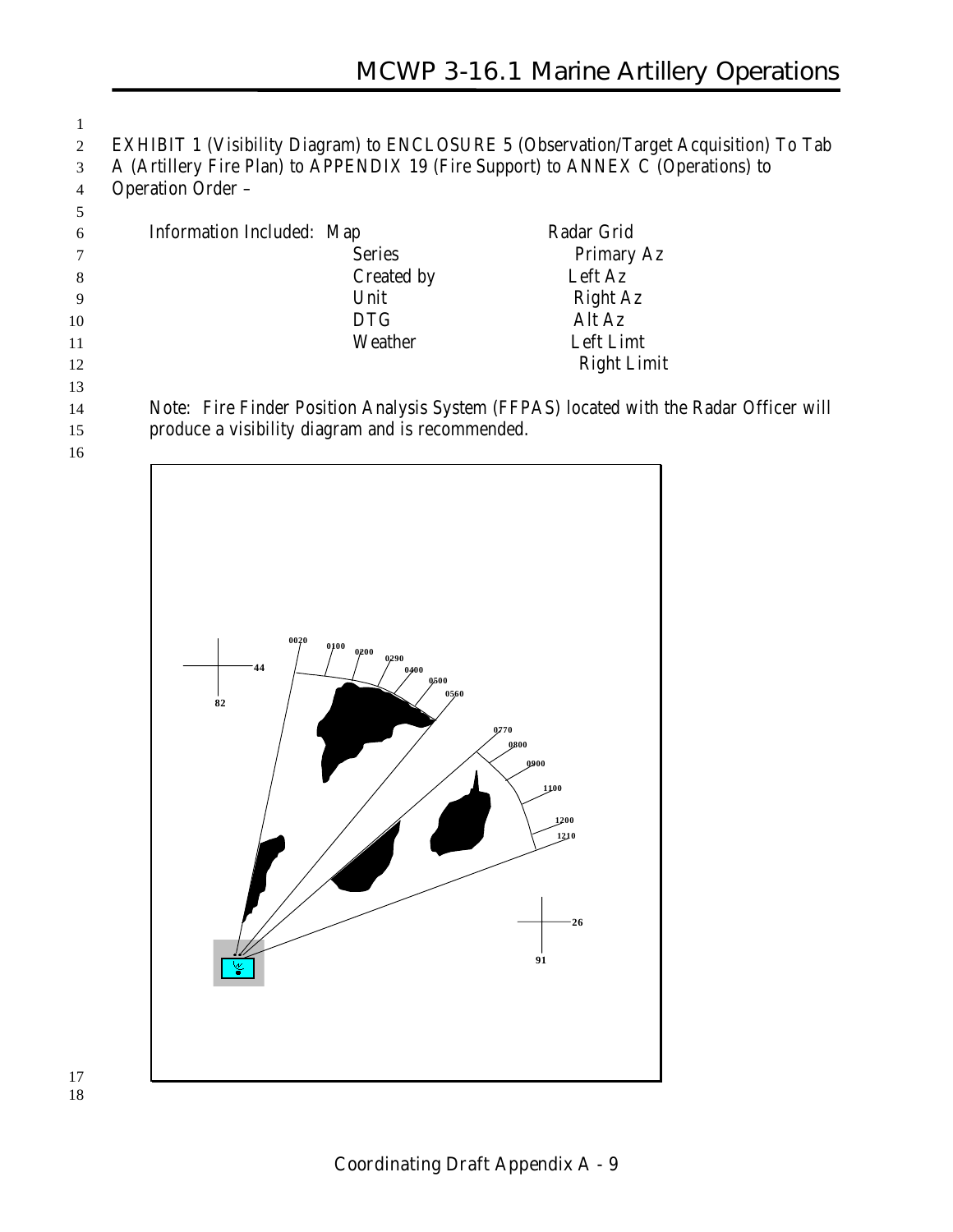- 1 EXHIBIT 2 (Capabilities Overlay) to ENCLOSURE 5 (Observation/Target Acquisition) To
- 2 Tab A (Artillery Fire Plan) to APPENDIX 19 (Fire Support) to ANNEX C (Operations) to
- 3 Operation Order –
- 4
- 5

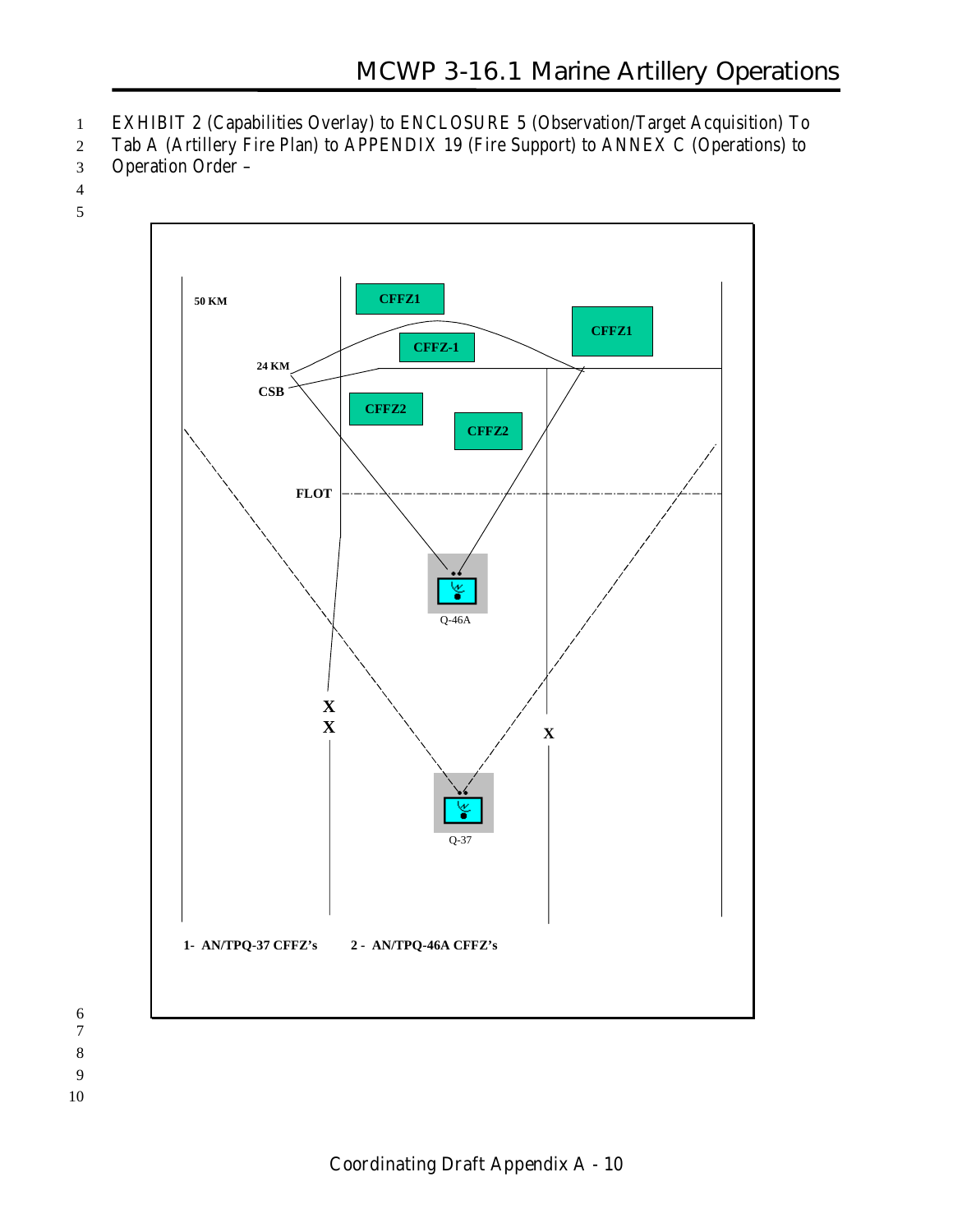- 1 EXHIBIT 3 (Radar Deployment Order) to ENCLOSURE 5 (Observation/Target Acquisition)
- 2 To Tab A (Artillery Fire Plan) to APPENDIX 19 (Fire Support) to ANNEX C (Operations) to
- 3 Operation Order –
- 4

|                              |                                                                                           |                |           |             | <b>RADAR DEPLOYMENT ORDER</b>            | For use of this form, see FM 6-121. The proponent agency is TRADOC |           |        |
|------------------------------|-------------------------------------------------------------------------------------------|----------------|-----------|-------------|------------------------------------------|--------------------------------------------------------------------|-----------|--------|
| <b>SECTION</b>               |                                                                                           |                |           |             | <b>MISSION</b>                           |                                                                    |           |        |
| <b>MISSION</b>               |                                                                                           | <b>PRIMARY</b> |           |             | <b>ALTERNATE</b>                         |                                                                    |           |        |
|                              |                                                                                           |                |           |             | <b>SEARCH SECTOR</b>                     |                                                                    |           |        |
|                              |                                                                                           |                | Left Edge |             | <b>Right Edge</b>                        | Min Range                                                          | Max Range |        |
| <b>Primary Azimuth</b>       |                                                                                           |                |           |             |                                          |                                                                    |           | meters |
|                              |                                                                                           | <b>Mils</b>    |           | Mils        |                                          | meters                                                             |           |        |
| <b>Alternate Azimuth</b>     |                                                                                           | Mils           |           | <b>Mils</b> |                                          | meters                                                             |           | meters |
|                              |                                                                                           |                |           |             | <b>EW THREAT ASSESMENT</b>               |                                                                    |           |        |
| <b>EW Threat (Yes or No)</b> |                                                                                           | No)            |           |             | <b>Affecting Friendly Assets (Yes or</b> | Type of Threat (Air or<br>Ground)                                  |           |        |
|                              | Note: Use the Firefinder survivability flowchart in FM 6-121 to determine emission limits |                |           |             |                                          |                                                                    |           |        |
|                              |                                                                                           |                |           |             |                                          | <b>CUEING AGENTS (CALL SIGN AND DESIGNATION) IN PRIORITY</b>       |           |        |
|                              |                                                                                           |                |           |             |                                          |                                                                    |           |        |
|                              |                                                                                           |                |           |             |                                          |                                                                    |           |        |
|                              |                                                                                           |                |           |             | <b>REPORTING CHANNELS</b>                |                                                                    |           |        |
|                              |                                                                                           |                |           |             |                                          |                                                                    |           |        |
|                              |                                                                                           |                |           |             | <b>ZONE DATA</b>                         |                                                                    |           |        |
| Type and<br>Number           | Description and/or<br><b>Command Priority</b>                                             |                |           |             |                                          | Grid coordinates of Zone corner points                             |           |        |
|                              |                                                                                           |                |           |             |                                          |                                                                    |           |        |
|                              |                                                                                           |                |           |             |                                          |                                                                    |           |        |
|                              |                                                                                           |                |           |             |                                          |                                                                    |           |        |
|                              |                                                                                           |                |           |             |                                          |                                                                    |           |        |
|                              |                                                                                           |                |           |             |                                          |                                                                    |           |        |
|                              |                                                                                           |                |           |             |                                          |                                                                    |           |        |
|                              |                                                                                           |                |           |             |                                          |                                                                    |           |        |
|                              |                                                                                           |                |           |             |                                          |                                                                    |           |        |
|                              |                                                                                           |                |           |             |                                          |                                                                    |           |        |
|                              |                                                                                           |                |           |             |                                          |                                                                    |           |        |
|                              |                                                                                           |                |           |             |                                          |                                                                    |           |        |